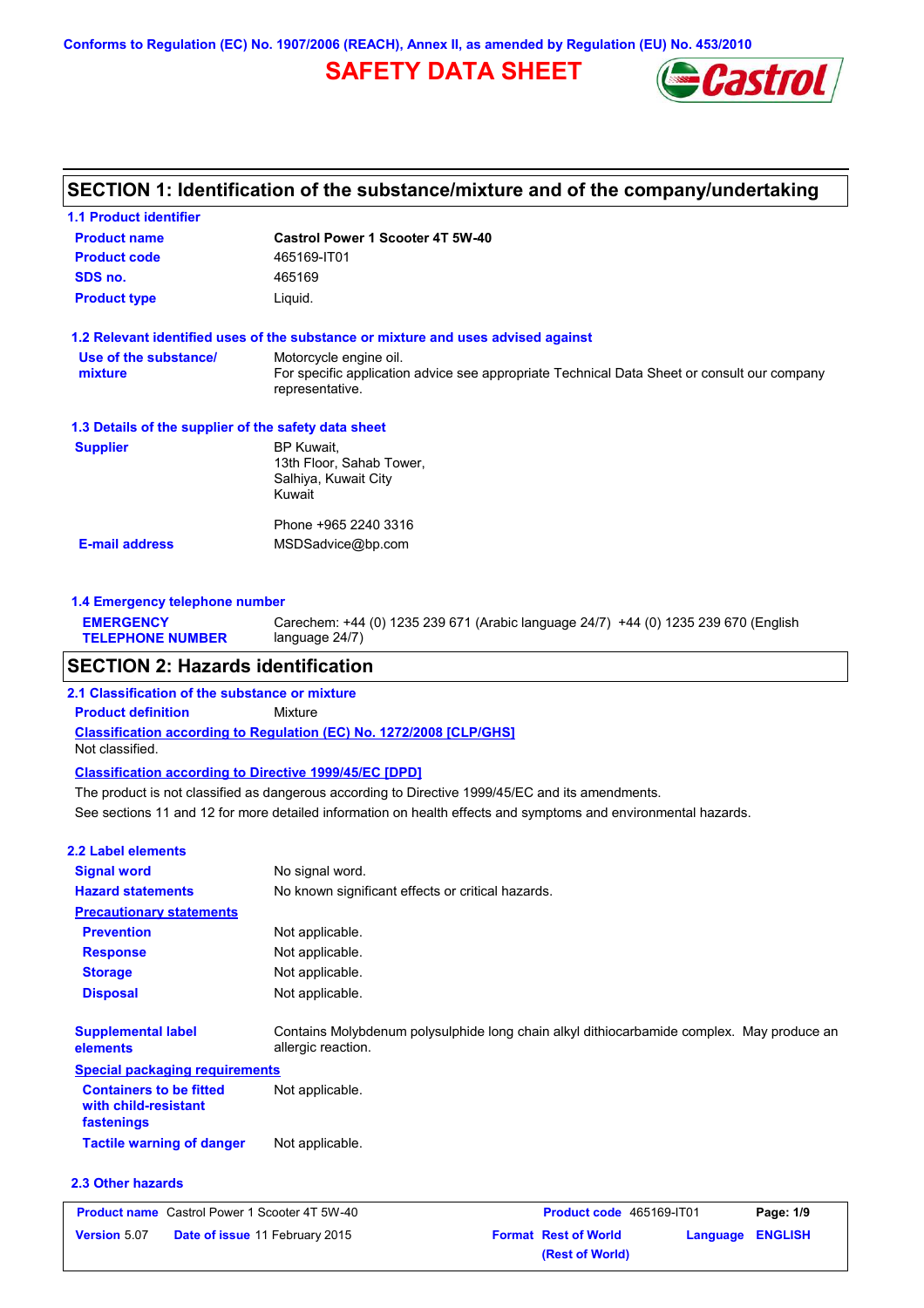# **SECTION 2: Hazards identification**

| Other hazards which do       | Defatting to the skin.                                                                  |
|------------------------------|-----------------------------------------------------------------------------------------|
| not result in classification | USED ENGINE OILS                                                                        |
|                              | Used engine oil may contain hazardous components which have the potential to cause skin |
|                              | cancer.                                                                                 |
|                              | See Toxicological Information, section 11 of this Safety Data Sheet.                    |

## **SECTION 3: Composition/information on ingredients**

**Substance/mixture Mixture** 

Chemically modified base oil Proprietary performance additives.

| <b>Classification</b>                                         |            |              |                 |                                                      |             |  |
|---------------------------------------------------------------|------------|--------------|-----------------|------------------------------------------------------|-------------|--|
| <b>Product/ingredient</b><br>name                             | CAS no.    | %            | 67/548/EEC      | <b>Regulation (EC) No.</b><br><b>1272/2008 [CLP]</b> | <b>Type</b> |  |
| Distillates (petroleum),<br>hydrotreated, heavy<br>paraffinic | 64742-54-7 | $≥50 - < 75$ | Not classified. | Asp. Tox. 1, H304                                    | [1] [2]     |  |

**See Section 16 for the full text of the H statements declared above.**

#### Type

[1] Substance classified with a health or environmental hazard

[2] Substance with a workplace exposure limit

[3] Substance meets the criteria for PBT according to Regulation (EC) No. 1907/2006, Annex XIII

[4] Substance meets the criteria for vPvB according to Regulation (EC) No. 1907/2006, Annex XIII

[5] Substance of equivalent concern

Occupational exposure limits, if available, are listed in Section 8.

## **SECTION 4: First aid measures**

#### **4.1 Description of first aid measures**

| Eye contact                       | In case of contact, immediately flush eyes with plenty of water for at least 15 minutes. Eyelids<br>should be held away from the eyeball to ensure thorough rinsing. Check for and remove any<br>contact lenses. Get medical attention. |
|-----------------------------------|-----------------------------------------------------------------------------------------------------------------------------------------------------------------------------------------------------------------------------------------|
| <b>Skin contact</b>               | Wash skin thoroughly with soap and water or use recognised skin cleanser. Remove<br>contaminated clothing and shoes. Wash clothing before reuse. Clean shoes thoroughly before<br>reuse. Get medical attention if irritation develops.  |
| <b>Inhalation</b>                 | If inhaled, remove to fresh air. Get medical attention if symptoms appear.                                                                                                                                                              |
| <b>Ingestion</b>                  | Do not induce vomiting unless directed to do so by medical personnel. Get medical attention if<br>symptoms occur.                                                                                                                       |
| <b>Protection of first-aiders</b> | No action shall be taken involving any personal risk or without suitable training.                                                                                                                                                      |

#### **4.2 Most important symptoms and effects, both acute and delayed**

See Section 11 for more detailed information on health effects and symptoms.

#### **4.3 Indication of any immediate medical attention and special treatment needed**

| <b>Notes to physician</b>                                 | Treatment should in general be symptomatic and directed to relieving any effects.                                                                                                              |  |  |  |
|-----------------------------------------------------------|------------------------------------------------------------------------------------------------------------------------------------------------------------------------------------------------|--|--|--|
| <b>SECTION 5: Firefighting measures</b>                   |                                                                                                                                                                                                |  |  |  |
| 5.1 Extinguishing media                                   |                                                                                                                                                                                                |  |  |  |
| <b>Suitable extinguishing</b><br>media                    | In case of fire, use foam, dry chemical or carbon dioxide extinguisher or spray.                                                                                                               |  |  |  |
| <b>Unsuitable extinguishing</b><br>media                  | Do not use water jet.                                                                                                                                                                          |  |  |  |
| 5.2 Special hazards arising from the substance or mixture |                                                                                                                                                                                                |  |  |  |
| <b>Hazards from the</b><br>substance or mixture           | In a fire or if heated, a pressure increase will occur and the container may burst.                                                                                                            |  |  |  |
| <b>Hazardous combustion</b><br>products                   | Combustion products may include the following:<br>carbon oxides (CO, CO <sub>2</sub> ) (carbon monoxide, carbon dioxide)                                                                       |  |  |  |
| 5.3 Advice for firefighters                               |                                                                                                                                                                                                |  |  |  |
| <b>Special precautions for</b><br>fire-fighters           | Promptly isolate the scene by removing all persons from the vicinity of the incident if there is a<br>fire. No action shall be taken involving any personal risk or without suitable training. |  |  |  |
| <b>Product name</b> Castrol Power 1 Scooter 4T 5W-40      | Product code 465169-IT01<br>Page: 2/9                                                                                                                                                          |  |  |  |
| <b>Version 5.07</b>                                       | <b>ENGLISH</b><br>Date of issue 11 February 2015<br><b>Format Rest of World</b><br>Language<br>(Rest of World)                                                                                 |  |  |  |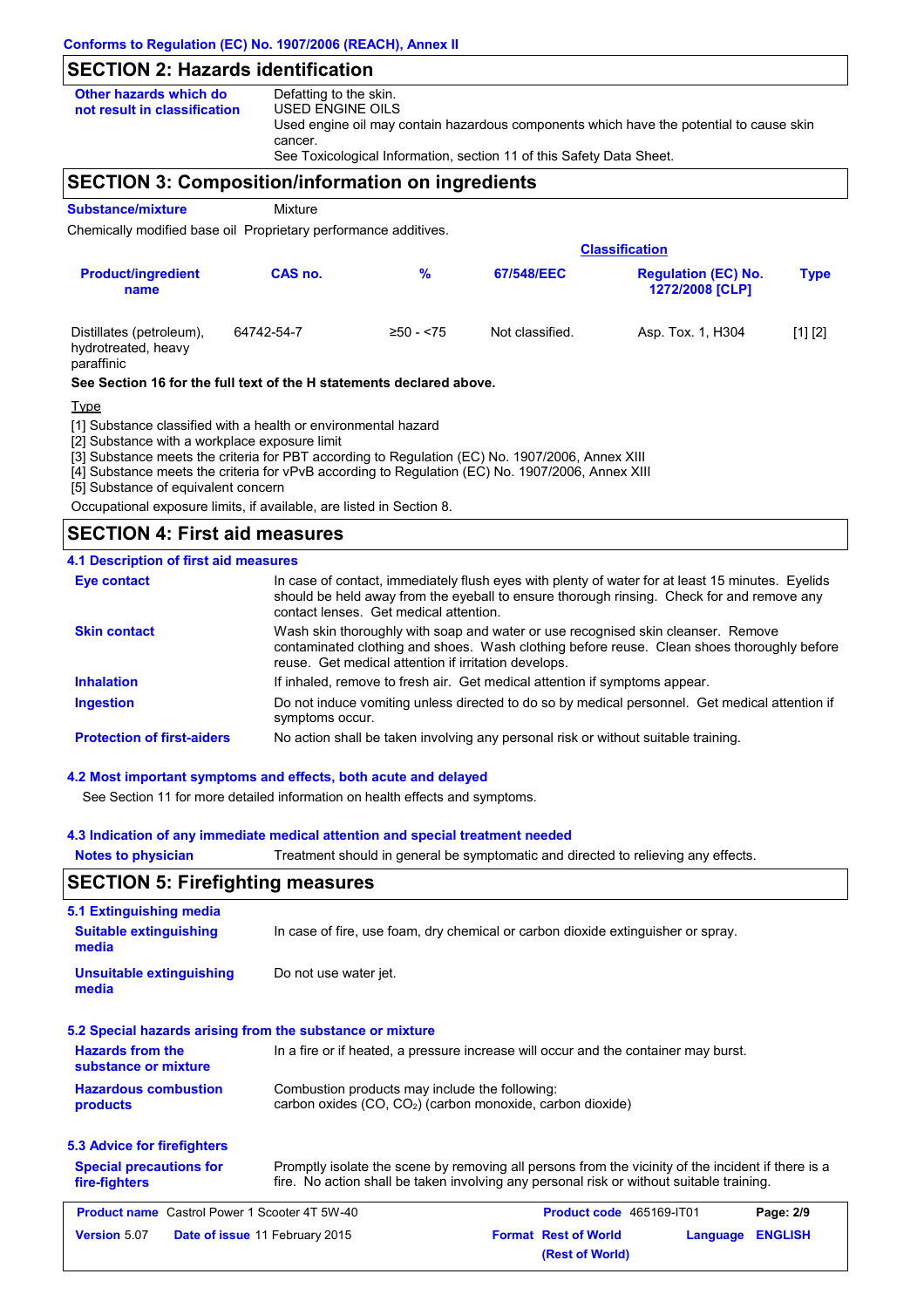## **SECTION 5: Firefighting measures**

| <b>Special protective</b><br>equipment for fire-fighters                | Fire-fighters should wear appropriate protective equipment and self-contained breathing<br>apparatus (SCBA) with a full face-piece operated in positive pressure mode. Clothing for fire-<br>fighters (including helmets, protective boots and gloves) conforming to European standard EN<br>469 will provide a basic level of protection for chemical incidents. |  |  |  |
|-------------------------------------------------------------------------|-------------------------------------------------------------------------------------------------------------------------------------------------------------------------------------------------------------------------------------------------------------------------------------------------------------------------------------------------------------------|--|--|--|
| <b>SECTION 6: Accidental release measures</b>                           |                                                                                                                                                                                                                                                                                                                                                                   |  |  |  |
| 6.1 Personal precautions, protective equipment and emergency procedures |                                                                                                                                                                                                                                                                                                                                                                   |  |  |  |
| For non-emergency                                                       | No action shall be taken involving any personal risk or without suitable training. Evacuate                                                                                                                                                                                                                                                                       |  |  |  |

| For non-emergency<br>personnel                           | No action shall be taken involving any personal risk or without suitable training. Evacuate<br>surrounding areas. Keep unnecessary and unprotected personnel from entering. Do not touch<br>or walk through spilt material. Floors may be slippery; use care to avoid falling. Put on<br>appropriate personal protective equipment.                                                            |
|----------------------------------------------------------|------------------------------------------------------------------------------------------------------------------------------------------------------------------------------------------------------------------------------------------------------------------------------------------------------------------------------------------------------------------------------------------------|
| For emergency responders                                 | If specialised clothing is required to deal with the spillage, take note of any information in<br>Section 8 on suitable and unsuitable materials. See also the information in "For non-<br>emergency personnel".                                                                                                                                                                               |
| <b>6.2 Environmental</b><br>precautions                  | Avoid dispersal of spilt material and runoff and contact with soil, waterways, drains and sewers.<br>Inform the relevant authorities if the product has caused environmental pollution (sewers,<br>waterways, soil or air).                                                                                                                                                                    |
| 6.3 Methods and material for containment and cleaning up |                                                                                                                                                                                                                                                                                                                                                                                                |
| <b>Small spill</b>                                       | Stop leak if without risk. Move containers from spill area. Absorb with an inert material and<br>place in an appropriate waste disposal container. Dispose of via a licensed waste disposal<br>contractor.                                                                                                                                                                                     |
| <b>Large spill</b>                                       | Stop leak if without risk. Move containers from spill area. Prevent entry into sewers, water<br>courses, basements or confined areas. Contain and collect spillage with non-combustible.<br>absorbent material e.g. sand, earth, vermiculite or diatomaceous earth and place in container<br>for disposal according to local regulations. Dispose of via a licensed waste disposal contractor. |
| 6.4 Reference to other<br><b>sections</b>                | See Section 1 for emergency contact information.<br>See Section 5 for firefighting measures.<br>See Section 8 for information on appropriate personal protective equipment.<br>See Section 12 for environmental precautions.<br>See Section 13 for additional waste treatment information.                                                                                                     |

# **SECTION 7: Handling and storage**

| 7.1 Precautions for safe handling                                                    |                                                                                                                                                                                                                                                                                                                                                                                                                                                                                          |
|--------------------------------------------------------------------------------------|------------------------------------------------------------------------------------------------------------------------------------------------------------------------------------------------------------------------------------------------------------------------------------------------------------------------------------------------------------------------------------------------------------------------------------------------------------------------------------------|
| <b>Protective measures</b>                                                           | Put on appropriate personal protective equipment.                                                                                                                                                                                                                                                                                                                                                                                                                                        |
| <b>Advice on general</b><br>occupational hygiene                                     | Eating, drinking and smoking should be prohibited in areas where this material is handled.<br>stored and processed. Wash thoroughly after handling. Remove contaminated clothing and<br>protective equipment before entering eating areas. See also Section 8 for additional<br>information on hygiene measures.                                                                                                                                                                         |
| <b>7.2 Conditions for safe</b><br>storage, including any<br><b>incompatibilities</b> | Store in accordance with local regulations. Store in a dry, cool and well-ventilated area, away<br>from incompatible materials (see Section 10). Keep away from heat and direct sunlight. Keep<br>container tightly closed and sealed until ready for use. Containers that have been opened must<br>be carefully resealed and kept upright to prevent leakage. Store and use only in equipment/<br>containers designed for use with this product. Do not store in unlabelled containers. |
| <b>Not suitable</b>                                                                  | Prolonged exposure to elevated temperature.                                                                                                                                                                                                                                                                                                                                                                                                                                              |
| 7.3 Specific end use(s)                                                              |                                                                                                                                                                                                                                                                                                                                                                                                                                                                                          |
| <b>Recommendations</b>                                                               | See section 1.2 and Exposure scenarios in annex, if applicable.                                                                                                                                                                                                                                                                                                                                                                                                                          |

#### **8.1 Control parameters**

**Occupational exposure limits**

**Product/ingredient name Exposure limit values**

Distillates (petroleum), hydrotreated, heavy paraffinic **ACGIH TLV (United States).** TWA: 5 mg/m<sup>3</sup> 8 hours. Issued/Revised: 11/2009 Form: Inhalable fraction

Whilst specific OELs for certain components may be shown in this section, other components may be present in any mist, vapour or dust produced. Therefore, the specific OELs may not be applicable to the product as a whole and are provided for guidance only.

|                     | <b>Product name</b> Castrol Power 1 Scooter 4T 5W-40 |
|---------------------|------------------------------------------------------|
| <b>Version 5.07</b> | Date of issue 11 February 2015                       |

| Castrol Power 1 Scooter 4T 5W-40      | <b>Product code</b> 465169-IT01 |                         | Page: 3/9 |
|---------------------------------------|---------------------------------|-------------------------|-----------|
| <b>Date of issue 11 February 2015</b> | <b>Format Rest of World</b>     | <b>Language ENGLISH</b> |           |
|                                       | (Rest of World)                 |                         |           |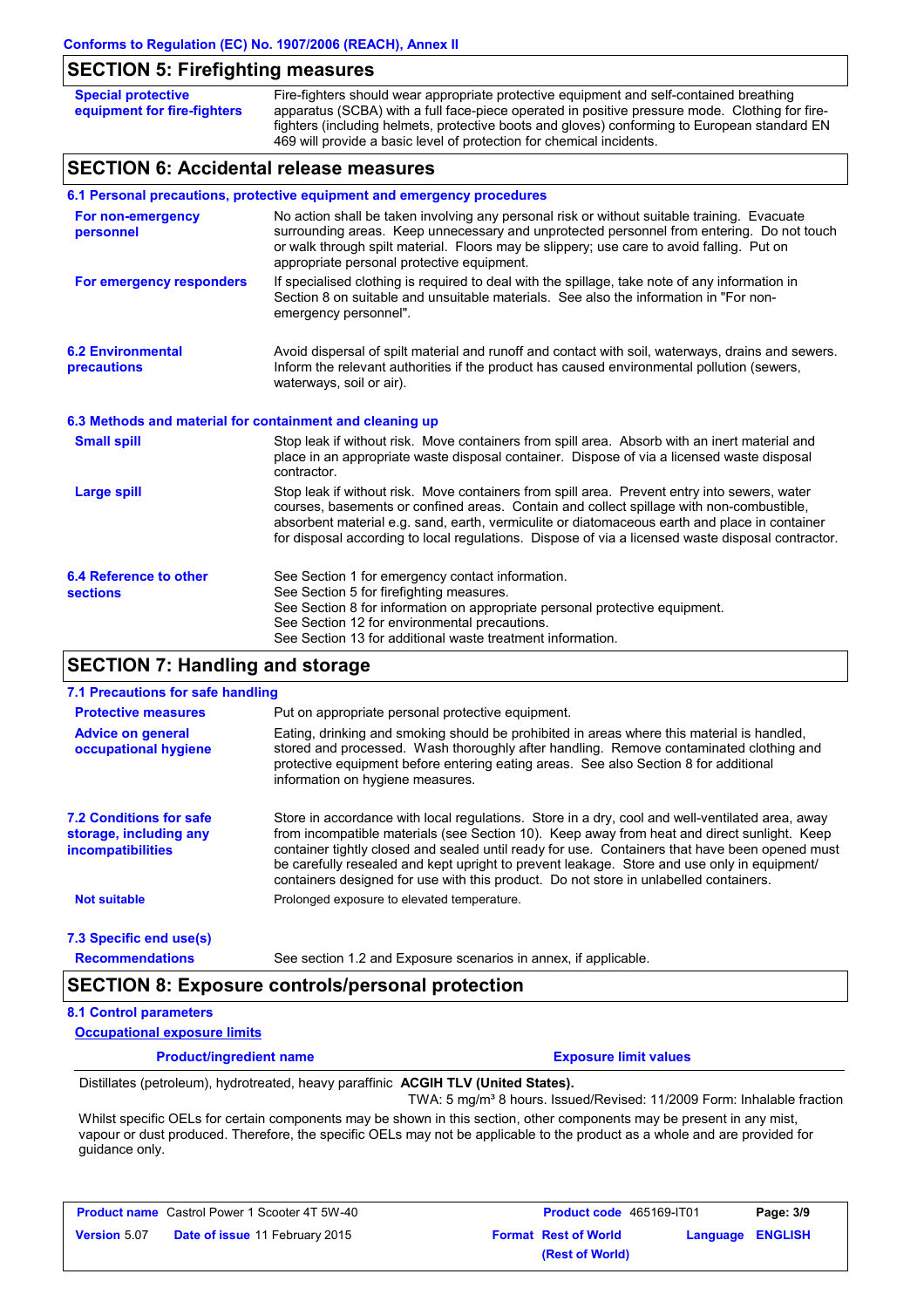# **SECTION 8: Exposure controls/personal protection**

| <b>Recommended monitoring</b><br>procedures                    | If this product contains ingredients with exposure limits, personal, workplace atmosphere or<br>biological monitoring may be required to determine the effectiveness of the ventilation or other<br>control measures and/or the necessity to use respiratory protective equipment. Reference<br>should be made to monitoring standards, such as the following: European Standard EN 689                                                                                                                                                                                                                                                                                                                                                                                                                                                                                                                                       |                             |          |                |
|----------------------------------------------------------------|-------------------------------------------------------------------------------------------------------------------------------------------------------------------------------------------------------------------------------------------------------------------------------------------------------------------------------------------------------------------------------------------------------------------------------------------------------------------------------------------------------------------------------------------------------------------------------------------------------------------------------------------------------------------------------------------------------------------------------------------------------------------------------------------------------------------------------------------------------------------------------------------------------------------------------|-----------------------------|----------|----------------|
|                                                                | (Workplace atmospheres - Guidance for the assessment of exposure by inhalation to chemical<br>agents for comparison with limit values and measurement strategy) European Standard EN<br>14042 (Workplace atmospheres - Guide for the application and use of procedures for the<br>assessment of exposure to chemical and biological agents) European Standard EN 482<br>(Workplace atmospheres - General requirements for the performance of procedures for the<br>measurement of chemical agents) Reference to national guidance documents for methods for<br>the determination of hazardous substances will also be required.                                                                                                                                                                                                                                                                                               |                             |          |                |
| <b>Derived No Effect Level</b>                                 |                                                                                                                                                                                                                                                                                                                                                                                                                                                                                                                                                                                                                                                                                                                                                                                                                                                                                                                               |                             |          |                |
| No DNELs/DMELs available.                                      |                                                                                                                                                                                                                                                                                                                                                                                                                                                                                                                                                                                                                                                                                                                                                                                                                                                                                                                               |                             |          |                |
| <b>Predicted No Effect Concentration</b><br>No PNECs available |                                                                                                                                                                                                                                                                                                                                                                                                                                                                                                                                                                                                                                                                                                                                                                                                                                                                                                                               |                             |          |                |
| <b>8.2 Exposure controls</b>                                   |                                                                                                                                                                                                                                                                                                                                                                                                                                                                                                                                                                                                                                                                                                                                                                                                                                                                                                                               |                             |          |                |
| <b>Appropriate engineering</b><br><b>controls</b>              | Provide exhaust ventilation or other engineering controls to keep the relevant airborne<br>concentrations below their respective occupational exposure limits.<br>All activities involving chemicals should be assessed for their risks to health, to ensure<br>exposures are adequately controlled. Personal protective equipment should only be considered<br>after other forms of control measures (e.g. engineering controls) have been suitably evaluated.<br>Personal protective equipment should conform to appropriate standards, be suitable for use, be<br>kept in good condition and properly maintained.<br>Your supplier of personal protective equipment should be consulted for advice on selection and<br>appropriate standards. For further information contact your national organisation for standards.<br>The final choice of protective equipment will depend upon a risk assessment. It is important to |                             |          |                |
|                                                                | ensure that all items of personal protective equipment are compatible.                                                                                                                                                                                                                                                                                                                                                                                                                                                                                                                                                                                                                                                                                                                                                                                                                                                        |                             |          |                |
| <b>Individual protection measures</b>                          |                                                                                                                                                                                                                                                                                                                                                                                                                                                                                                                                                                                                                                                                                                                                                                                                                                                                                                                               |                             |          |                |
| <b>Hygiene measures</b>                                        | Wash hands, forearms and face thoroughly after handling chemical products, before eating,<br>smoking and using the lavatory and at the end of the working period. Ensure that eyewash<br>stations and safety showers are close to the workstation location.                                                                                                                                                                                                                                                                                                                                                                                                                                                                                                                                                                                                                                                                   |                             |          |                |
| <b>Respiratory protection</b>                                  | Respiratory protective equipment is not normally required where there is adequate natural or<br>local exhaust ventilation to control exposure.<br>In case of insufficient ventilation, wear suitable respiratory equipment.<br>The correct choice of respiratory protection depends upon the chemicals being handled, the<br>conditions of work and use, and the condition of the respiratory equipment. Safety procedures<br>should be developed for each intended application. Respiratory protection equipment should<br>therefore be chosen in consultation with the supplier/manufacturer and with a full assessment<br>of the working conditions.                                                                                                                                                                                                                                                                       |                             |          |                |
| <b>Eye/face protection</b>                                     | Safety glasses with side shields.                                                                                                                                                                                                                                                                                                                                                                                                                                                                                                                                                                                                                                                                                                                                                                                                                                                                                             |                             |          |                |
| <b>Skin protection</b>                                         |                                                                                                                                                                                                                                                                                                                                                                                                                                                                                                                                                                                                                                                                                                                                                                                                                                                                                                                               |                             |          |                |
| <b>Hand protection</b>                                         | <b>General Information:</b>                                                                                                                                                                                                                                                                                                                                                                                                                                                                                                                                                                                                                                                                                                                                                                                                                                                                                                   |                             |          |                |
|                                                                | Because specific work environments and material handling practices vary, safety procedures<br>should be developed for each intended application. The correct choice of protective gloves<br>depends upon the chemicals being handled, and the conditions of work and use. Most gloves<br>provide protection for only a limited time before they must be discarded and replaced (even the<br>best chemically resistant gloves will break down after repeated chemical exposures).                                                                                                                                                                                                                                                                                                                                                                                                                                              |                             |          |                |
|                                                                | Gloves should be chosen in consultation with the supplier / manufacturer and taking account of<br>a full assessment of the working conditions.                                                                                                                                                                                                                                                                                                                                                                                                                                                                                                                                                                                                                                                                                                                                                                                |                             |          |                |
|                                                                | Recommended: Nitrile gloves.<br><b>Breakthrough time:</b>                                                                                                                                                                                                                                                                                                                                                                                                                                                                                                                                                                                                                                                                                                                                                                                                                                                                     |                             |          |                |
|                                                                | Breakthrough time data are generated by glove manufacturers under laboratory test conditions<br>and represent how long a glove can be expected to provide effective permeation resistance. It<br>is important when following breakthrough time recommendations that actual workplace<br>conditions are taken into account. Always consult with your glove supplier for up-to-date<br>technical information on breakthrough times for the recommended glove type.<br>Our recommendations on the selection of gloves are as follows:                                                                                                                                                                                                                                                                                                                                                                                            |                             |          |                |
|                                                                | Continuous contact:                                                                                                                                                                                                                                                                                                                                                                                                                                                                                                                                                                                                                                                                                                                                                                                                                                                                                                           |                             |          |                |
|                                                                | Gloves with a minimum breakthrough time of 240 minutes, or >480 minutes if suitable gloves<br>can be obtained.                                                                                                                                                                                                                                                                                                                                                                                                                                                                                                                                                                                                                                                                                                                                                                                                                |                             |          |                |
| <b>Product name</b> Castrol Power 1 Scooter 4T 5W-40           |                                                                                                                                                                                                                                                                                                                                                                                                                                                                                                                                                                                                                                                                                                                                                                                                                                                                                                                               | Product code 465169-IT01    |          | Page: 4/9      |
| <b>Version 5.07</b><br>Date of issue 11 February 2015          |                                                                                                                                                                                                                                                                                                                                                                                                                                                                                                                                                                                                                                                                                                                                                                                                                                                                                                                               | <b>Format Rest of World</b> | Language | <b>ENGLISH</b> |

**(Rest of World)**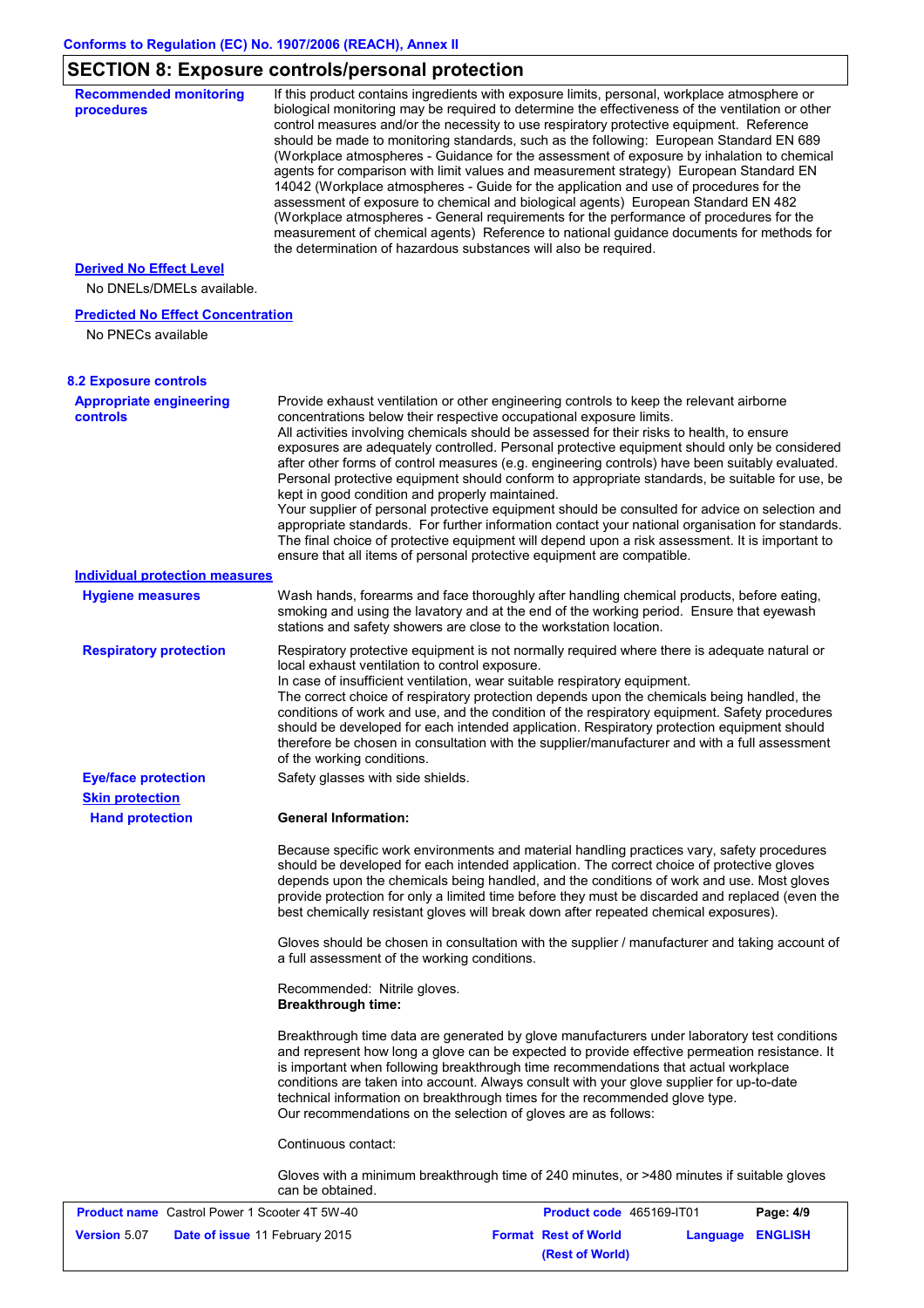#### **SECTION 8: Exposure controls/personal protection**

If suitable gloves are not available to offer that level of protection, gloves with shorter breakthrough times may be acceptable as long as appropriate glove maintenance and replacement regimes are determined and adhered to.

Short-term / splash protection:

Recommended breakthrough times as above.

It is recognised that for short-term, transient exposures, gloves with shorter breakthrough times may commonly be used. Therefore, appropriate maintenance and replacement regimes must be determined and rigorously followed.

#### **Glove Thickness:**

For general applications, we recommend gloves with a thickness typically greater than 0.35 mm.

It should be emphasised that glove thickness is not necessarily a good predictor of glove resistance to a specific chemical, as the permeation efficiency of the glove will be dependent on the exact composition of the glove material. Therefore, glove selection should also be based on consideration of the task requirements and knowledge of breakthrough times. Glove thickness may also vary depending on the glove manufacturer, the glove type and the glove model. Therefore, the manufacturers' technical data should always be taken into account to ensure selection of the most appropriate glove for the task.

Note: Depending on the activity being conducted, gloves of varying thickness may be required for specific tasks. For example:

 • Thinner gloves (down to 0.1 mm or less) may be required where a high degree of manual dexterity is needed. However, these gloves are only likely to give short duration protection and would normally be just for single use applications, then disposed of.

 • Thicker gloves (up to 3 mm or more) may be required where there is a mechanical (as well as a chemical) risk i.e. where there is abrasion or puncture potential.

**Skin and body**

Use of protective clothing is good industrial practice.

Personal protective equipment for the body should be selected based on the task being performed and the risks involved and should be approved by a specialist before handling this product.

Cotton or polyester/cotton overalls will only provide protection against light superficial contamination that will not soak through to the skin. Overalls should be laundered on a regular basis. When the risk of skin exposure is high (e.g. when cleaning up spillages or if there is a risk of splashing) then chemical resistant aprons and/or impervious chemical suits and boots will be required.

**Personal protective equipment (Pictograms)**

**Environmental exposure controls**

Emissions from ventilation or work process equipment should be checked to ensure they comply with the requirements of environmental protection legislation. In some cases, fume scrubbers, filters or engineering modifications to the process equipment will be necessary to reduce emissions to acceptable levels.

#### **SECTION 9: Physical and chemical properties**

Not available. **Physical state Melting point/freezing point Initial boiling point and boiling range** Liquid. Not available. **Odour** Not available. **pH Colour** Red. **Evaporation rate** Not available. **Flash point** [Product does not sustain combustion.] Not available. **Odour threshold** Not available. **9.1 Information on basic physical and chemical properties Appearance Flammability (solid, gas)** Not available **Pour point** <-18 °C **Product name** Castrol Power 1 Scooter 4T 5W-40 **Product code** 465169-IT01 **Page: 5/9 Version** 5.07 **Date of issue** 11 February 2015 **Format Rest of World Language ENGLISH (Rest of World)**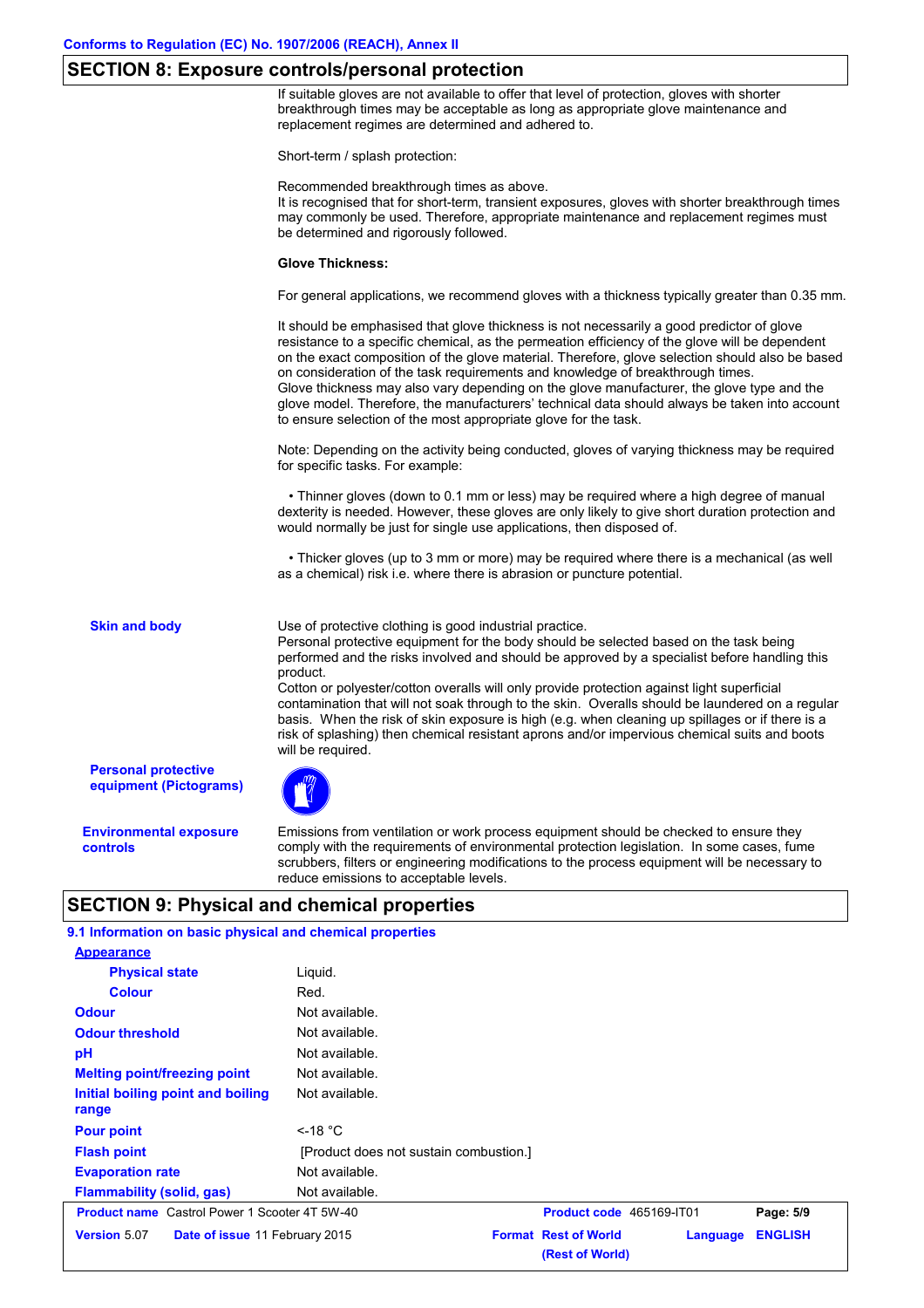# **SECTION 9: Physical and chemical properties**

| <b>Upper/lower flammability or</b><br>explosive limits | Not available.                                                                                                                   |
|--------------------------------------------------------|----------------------------------------------------------------------------------------------------------------------------------|
| <b>Vapour pressure</b>                                 | Not available.                                                                                                                   |
| <b>Vapour density</b>                                  | Not available.                                                                                                                   |
| <b>Relative density</b>                                | Not available.                                                                                                                   |
| <b>Density</b>                                         | 851 kg/m <sup>3</sup> (0.851 g/cm <sup>3</sup> ) at 20 <sup>°</sup> C                                                            |
| Solubility(ies)                                        | insoluble in water.                                                                                                              |
| <b>Partition coefficient: n-octanol/</b><br>water      | >3                                                                                                                               |
| <b>Auto-ignition temperature</b>                       | Not available.                                                                                                                   |
| <b>Decomposition temperature</b>                       | Not available.                                                                                                                   |
| <b>Viscosity</b>                                       | Kinematic: 76 mm <sup>2</sup> /s (76 cSt) at $40^{\circ}$ C<br>Kinematic: 13.5 mm <sup>2</sup> /s (13.5 cSt) at 100 $^{\circ}$ C |
| <b>Explosive properties</b>                            | Not available.                                                                                                                   |
| <b>Oxidising properties</b>                            | Not available.                                                                                                                   |
|                                                        |                                                                                                                                  |

#### **9.2 Other information**

No additional information.

| <b>SECTION 10: Stability and reactivity</b>       |                                                                                                                                                                         |  |
|---------------------------------------------------|-------------------------------------------------------------------------------------------------------------------------------------------------------------------------|--|
| <b>10.1 Reactivity</b>                            | No specific test data available for this product. Refer to Conditions to avoid and Incompatible<br>materials for additional information.                                |  |
| <b>10.2 Chemical stability</b>                    | The product is stable.                                                                                                                                                  |  |
| <b>10.3 Possibility of</b><br>hazardous reactions | Under normal conditions of storage and use, hazardous reactions will not occur.<br>Under normal conditions of storage and use, hazardous polymerisation will not occur. |  |
| <b>10.4 Conditions to avoid</b>                   | Avoid all possible sources of ignition (spark or flame).                                                                                                                |  |
| <b>10.5 Incompatible materials</b>                | Reactive or incompatible with the following materials: oxidising materials.                                                                                             |  |
| <b>10.6 Hazardous</b><br>decomposition products   | Under normal conditions of storage and use, hazardous decomposition products should not be<br>produced.                                                                 |  |

# **SECTION 11: Toxicological information**

#### **11.1 Information on toxicological effects**

#### **Acute toxicity estimates**

| <b>Route</b>                                         |                                                                                          | <b>ATE value</b>                                                                       |                                                |          |                |
|------------------------------------------------------|------------------------------------------------------------------------------------------|----------------------------------------------------------------------------------------|------------------------------------------------|----------|----------------|
| Not available.                                       |                                                                                          |                                                                                        |                                                |          |                |
| Information on the likely<br>routes of exposure      | Routes of entry anticipated: Dermal, Inhalation.                                         |                                                                                        |                                                |          |                |
| <b>Potential acute health effects</b>                |                                                                                          |                                                                                        |                                                |          |                |
| <b>Inhalation</b>                                    | pressure.                                                                                | Vapour inhalation under ambient conditions is not normally a problem due to low vapour |                                                |          |                |
| <b>Ingestion</b>                                     | No known significant effects or critical hazards.                                        |                                                                                        |                                                |          |                |
| <b>Skin contact</b>                                  |                                                                                          | Defatting to the skin. May cause skin dryness and irritation.                          |                                                |          |                |
| Eye contact                                          | No known significant effects or critical hazards.                                        |                                                                                        |                                                |          |                |
|                                                      | <b>Symptoms related to the physical, chemical and toxicological characteristics</b>      |                                                                                        |                                                |          |                |
| <b>Inhalation</b>                                    | No specific data.                                                                        |                                                                                        |                                                |          |                |
| <b>Ingestion</b>                                     | No specific data.                                                                        |                                                                                        |                                                |          |                |
| <b>Skin contact</b>                                  | Adverse symptoms may include the following:<br>irritation<br>dryness<br>cracking         |                                                                                        |                                                |          |                |
| <b>Eye contact</b>                                   | No specific data.                                                                        |                                                                                        |                                                |          |                |
|                                                      | Delayed and immediate effects and also chronic effects from short and long term exposure |                                                                                        |                                                |          |                |
| <b>Product name</b> Castrol Power 1 Scooter 4T 5W-40 |                                                                                          |                                                                                        | Product code 465169-IT01                       |          | Page: 6/9      |
| <b>Version 5.07</b>                                  | Date of issue 11 February 2015                                                           |                                                                                        | <b>Format Rest of World</b><br>(Rest of World) | Language | <b>ENGLISH</b> |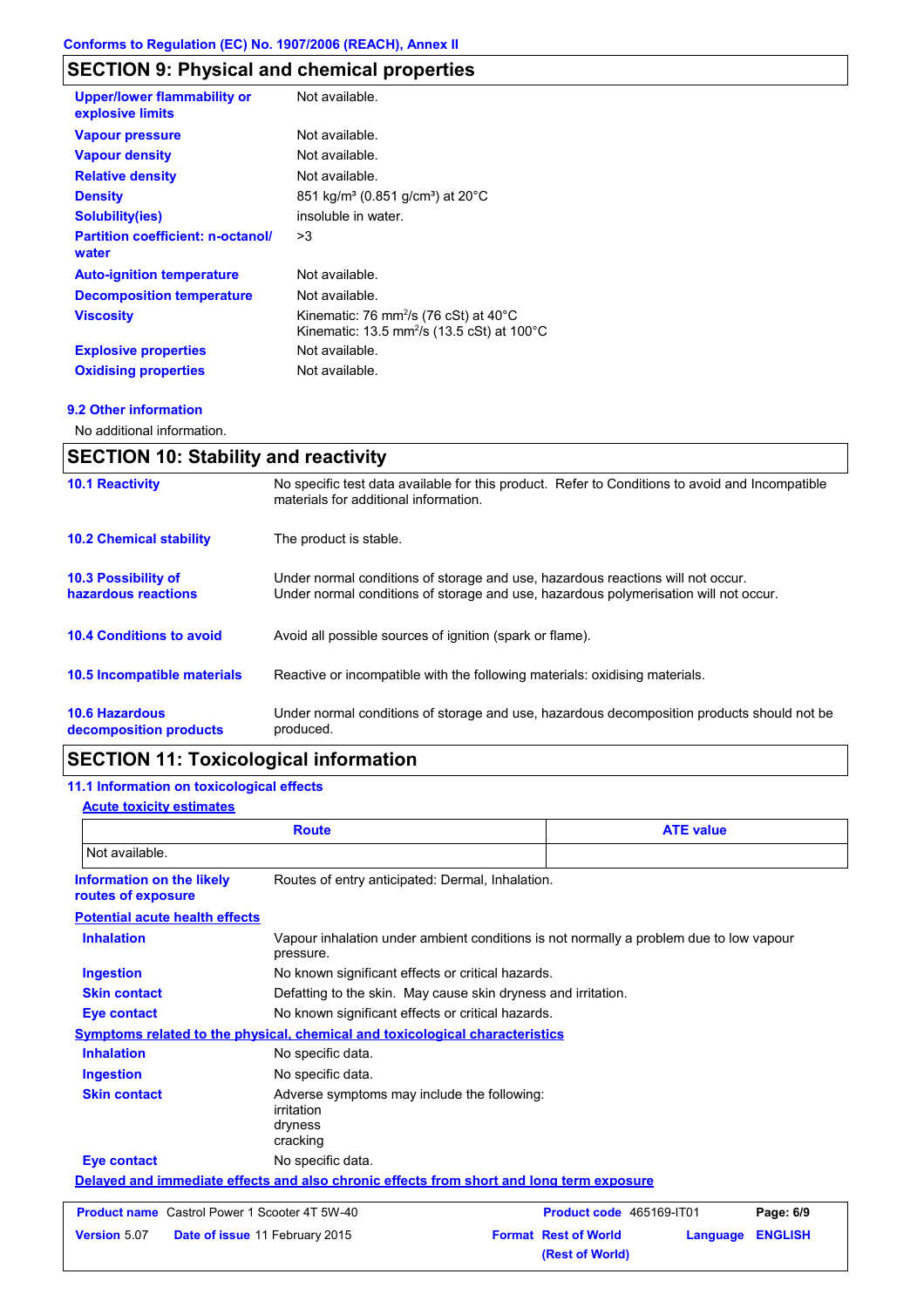# **SECTION 11: Toxicological information**

| <b>Inhalation</b>                       | Overexposure to the inhalation of airborne droplets or aerosols may cause irritation of the<br>respiratory tract.                                                                                                                                                                                                                                                                                        |
|-----------------------------------------|----------------------------------------------------------------------------------------------------------------------------------------------------------------------------------------------------------------------------------------------------------------------------------------------------------------------------------------------------------------------------------------------------------|
| <b>Ingestion</b>                        | Ingestion of large quantities may cause nausea and diarrhoea.                                                                                                                                                                                                                                                                                                                                            |
| <b>Skin contact</b>                     | Prolonged or repeated contact can defat the skin and lead to irritation and/or dermatitis.                                                                                                                                                                                                                                                                                                               |
| Eye contact                             | Potential risk of transient stinging or redness if accidental eye contact occurs.                                                                                                                                                                                                                                                                                                                        |
| <b>Potential chronic health effects</b> |                                                                                                                                                                                                                                                                                                                                                                                                          |
| General                                 | USED ENGINE OILS<br>Combustion products resulting from the operation of internal combustion engines contaminate<br>engine oils during use. Used engine oil may contain hazardous components which have the<br>potential to cause skin cancer. Frequent or prolonged contact with all types and makes of used<br>engine oil must therefore be avoided and a high standard of personal hygiene maintained. |
| <b>Carcinogenicity</b>                  | No known significant effects or critical hazards.                                                                                                                                                                                                                                                                                                                                                        |
| <b>Mutagenicity</b>                     | No known significant effects or critical hazards.                                                                                                                                                                                                                                                                                                                                                        |
| <b>Developmental effects</b>            | No known significant effects or critical hazards.                                                                                                                                                                                                                                                                                                                                                        |
| <b>Fertility effects</b>                | No known significant effects or critical hazards.                                                                                                                                                                                                                                                                                                                                                        |

# **SECTION 12: Ecological information**

**12.1 Toxicity**

**Environmental hazards** Not classified as dangerous

#### **12.2 Persistence and degradability**

Not expected to be rapidly degradable.

#### **12.3 Bioaccumulative potential**

This product is not expected to bioaccumulate through food chains in the environment.

| <b>12.4 Mobility in soil</b>                                  |                                                                      |
|---------------------------------------------------------------|----------------------------------------------------------------------|
| <b>Soil/water partition</b><br>coefficient (K <sub>oc</sub> ) | Not available.                                                       |
| <b>Mobility</b>                                               | Spillages may penetrate the soil causing ground water contamination. |

### **12.5 Results of PBT and vPvB assessment**

| <b>PBT</b>  | Not applicable. |
|-------------|-----------------|
| <b>vPvB</b> | Not applicable. |

#### **12.6 Other adverse effects**

Spills may form a film on water surfaces causing physical damage to organisms. Oxygen transfer could also be impaired. **Other ecological information**

## **SECTION 13: Disposal considerations**

| <b>13.1 Waste treatment methods</b>   |                                                                                                                                                                      |
|---------------------------------------|----------------------------------------------------------------------------------------------------------------------------------------------------------------------|
| <b>Product</b>                        |                                                                                                                                                                      |
| <b>Methods of disposal</b>            | Where possible, arrange for product to be recycled. Dispose of via an authorised person/<br>licensed waste disposal contractor in accordance with local regulations. |
| <b>Hazardous waste</b>                | Yes.                                                                                                                                                                 |
| <b>European waste catalogue (EWC)</b> |                                                                                                                                                                      |
| <b>Waste code</b>                     | <b>Waste designation</b>                                                                                                                                             |
| 13 02 05*                             | mineral-based non-chlorinated engine, gear and lubricating oils                                                                                                      |

However, deviation from the intended use and/or the presence of any potential contaminants may require an alternative waste disposal code to be assigned by the end user.

| <b>Packaging</b>           |                                                                                                                                                                                                                                         |
|----------------------------|-----------------------------------------------------------------------------------------------------------------------------------------------------------------------------------------------------------------------------------------|
| <b>Methods of disposal</b> | Where possible, arrange for product to be recycled. Dispose of via an authorised person/<br>licensed waste disposal contractor in accordance with local regulations.                                                                    |
| <b>Special precautions</b> | This material and its container must be disposed of in a safe way. Empty containers or liners<br>may retain some product residues. Avoid dispersal of spilt material and runoff and contact with<br>soil, waterways, drains and sewers. |

|                     | <b>Product name</b> Castrol Power 1 Scooter 4T 5W-40 | Product code 465169-IT01    |                         | Page: 7/9 |
|---------------------|------------------------------------------------------|-----------------------------|-------------------------|-----------|
| <b>Version 5.07</b> | <b>Date of issue 11 February 2015</b>                | <b>Format Rest of World</b> | <b>Language ENGLISH</b> |           |
|                     |                                                      | (Rest of World)             |                         |           |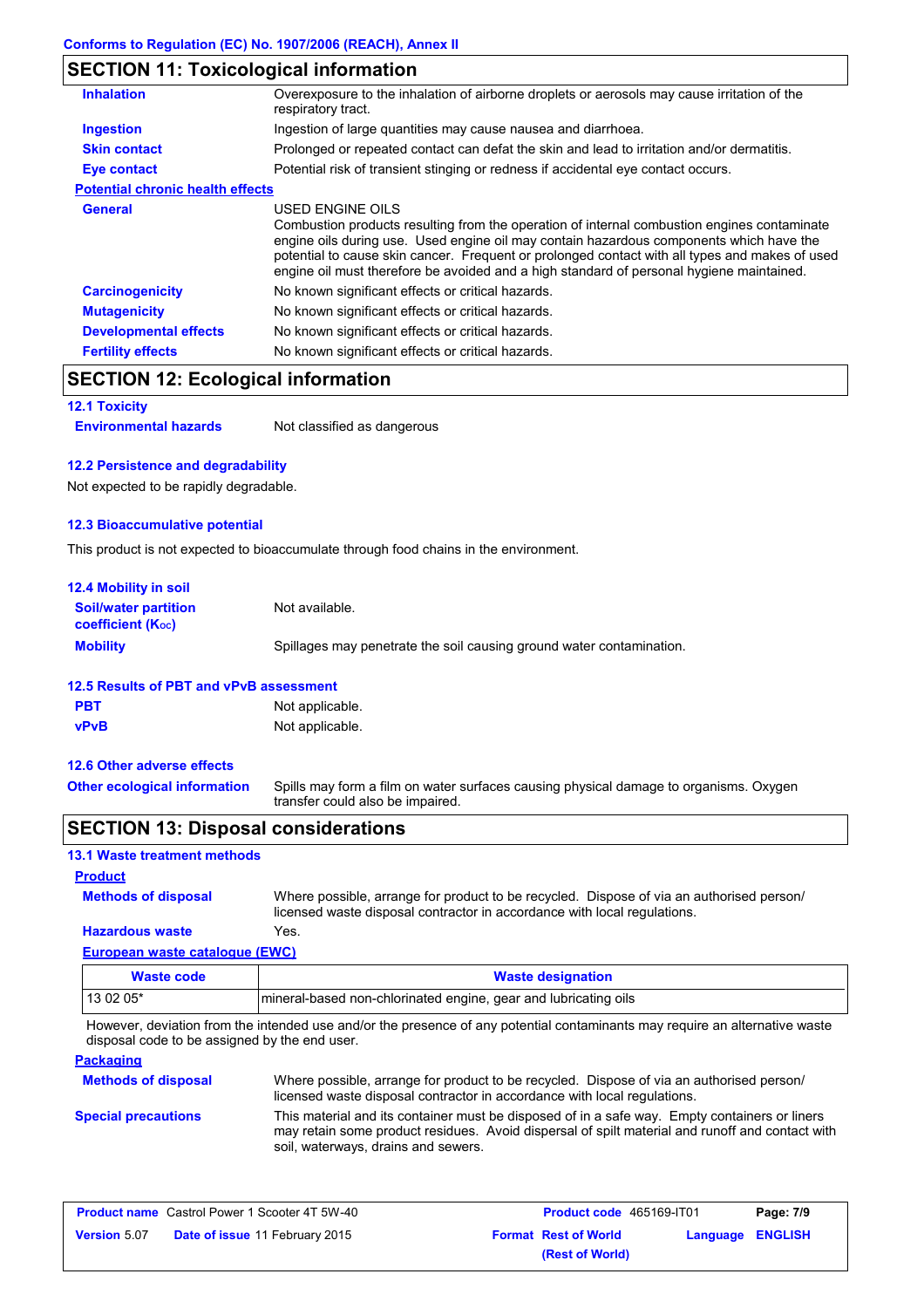# **SECTION 14: Transport information**

|                                           | <b>ADR/RID</b> | <b>ADN</b>     | <b>IMDG</b>    | <b>IATA</b>    |
|-------------------------------------------|----------------|----------------|----------------|----------------|
| 14.1 UN number                            | Not regulated. | Not regulated. | Not regulated. | Not regulated. |
| 14.2 UN proper<br>shipping name           |                |                |                |                |
| <b>14.3 Transport</b><br>hazard class(es) |                |                |                |                |
| 14.4 Packing<br>group                     |                |                |                |                |
| 14.5<br><b>Environmental</b><br>hazards   | No.            | No.            | No.            | No.            |
| <b>Additional</b><br><b>information</b>   |                |                |                |                |

**14.6 Special precautions for user** Not available.

#### **SECTION 15: Regulatory information**

**Other regulations Annex XVII - Restrictions** Not applicable. **on the manufacture, placing on the market and use of certain dangerous substances, mixtures and articles REACH Status** The company, as identified in Section 1, sells this product in the EU in compliance with the current requirements of REACH. **15.1 Safety, health and environmental regulations/legislation specific for the substance or mixture EU Regulation (EC) No. 1907/2006 (REACH) Annex XIV - List of substances subject to authorisation Substances of very high concern** None of the components are listed. All components are listed or exempted. All components are listed or exempted. All components are listed or exempted. All components are listed or exempted. All components are listed or exempted. All components are listed or exempted. All components are listed or exempted. **United States inventory (TSCA 8b) Australia inventory (AICS) Canada inventory China inventory (IECSC) Japan inventory (ENCS) Korea inventory (KECI) Philippines inventory (PICCS) Taiwan inventory (CSNN)** Not determined.

| <b>15.2 Chemical Safety</b> |  |
|-----------------------------|--|
| <b>Assessment</b>           |  |

This product contains substances for which Chemical Safety Assessments are still required.